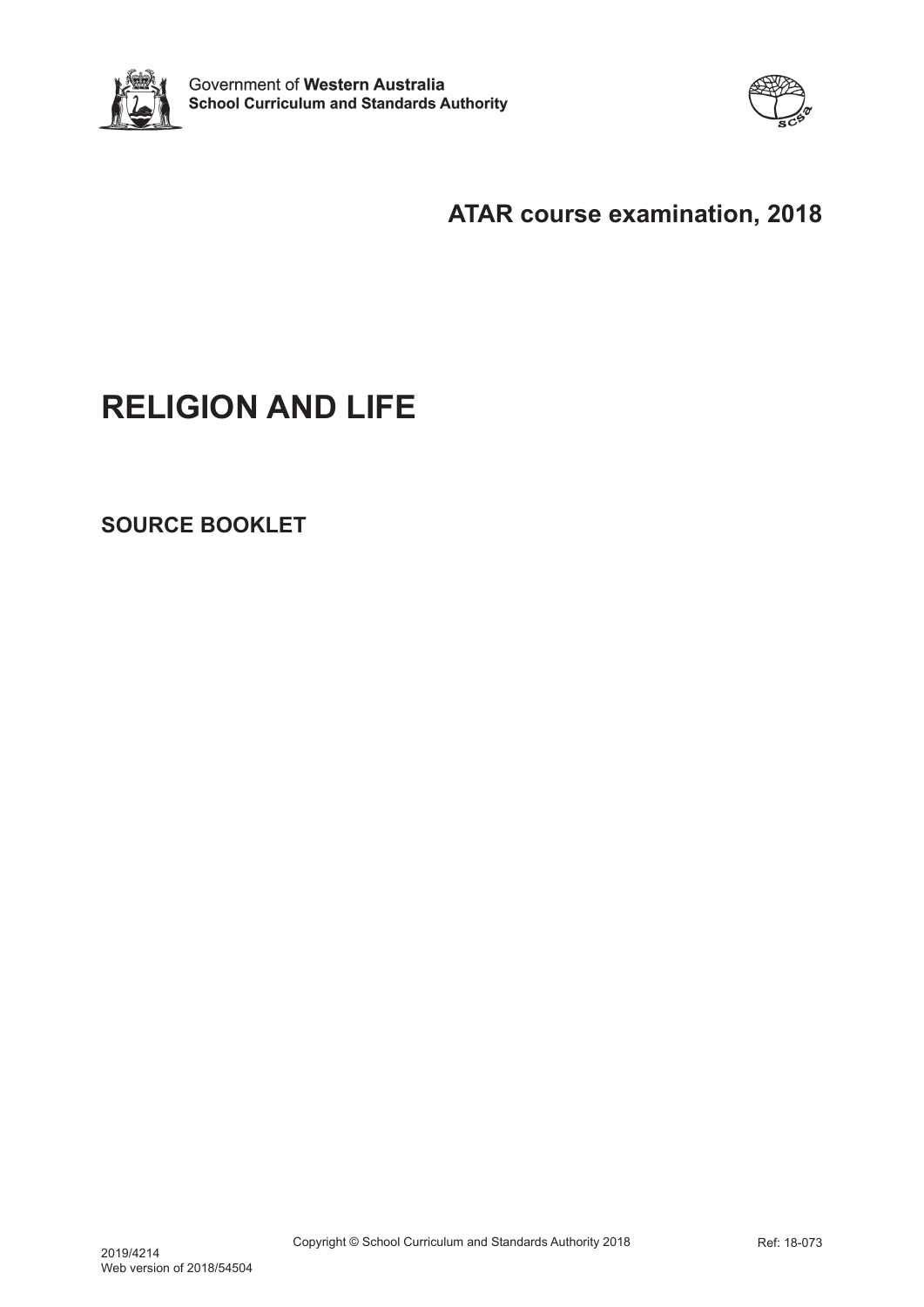# **RELIGION AND LIFE 2 SOURCE BOOKLET**

#### **Question 1 Source**

Read Source 1 and then answer Question 1 in the Question/Answer booklet.

#### **Source 1**

The results of the latest national Census (2016) reveal we're a religiously diverse nation, with Christianity remaining the most common religion (52 per cent of the population). Islam (2.6 per cent) and Buddhism (2.4 per cent) were the next most common religions reported. Nearly a third of Australians (30 per cent) reported in the Census that they had no religion in 2016.

The religious makeup of Australia has changed gradually over the past 50 years. In 1966, Christianity (88 per cent) was the main religion. By 1991, this figure had fallen to 74 per cent. and further to the 2016 figure. Catholicism is the largest Christian grouping in Australia, accounting for almost a quarter (22.6 per cent) of the Australian population.

The growing percentage of Australia's population reporting no religion has been a trend for decades, and is accelerating. Those reporting no religion increased noticeably from 19 per cent in 2006 to 30 per cent in 2016. The largest change was between 2011 (22 per cent) and 2016, when an additional 2.2 million people reported having no religion.

How likely a person was to identify as religious in 2016 had a lot to do with their age. Young adults aged 18-34 were more likely to be affiliated with religions other than Christianity (12 per cent) and to report not having a religion (39 per cent) than other adult age groups. Older age groups, particularly those aged 65 years and over, were more likely to report Christianity.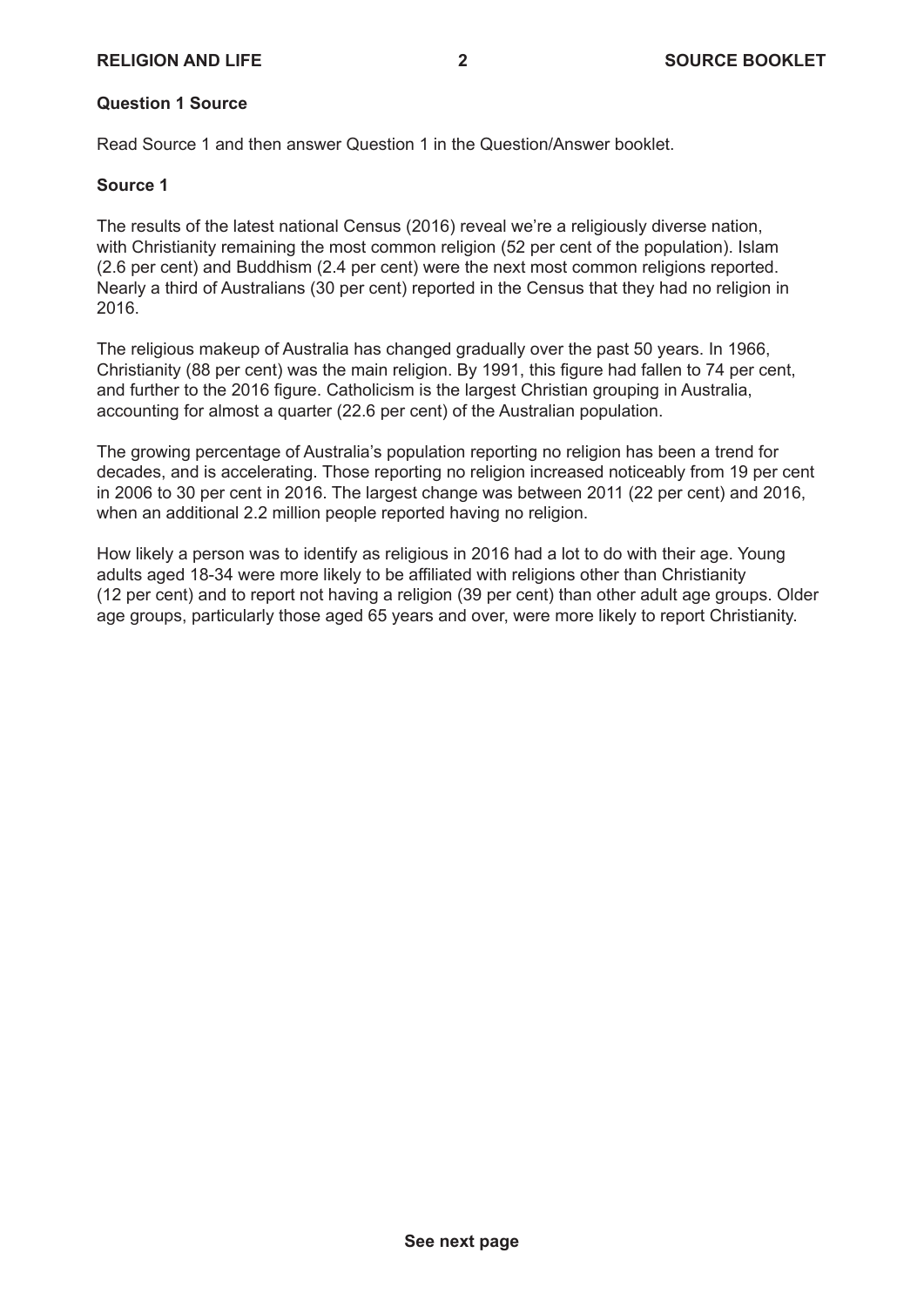## **Question 2 Sources**

Read Sources 2A and 2B and then answer Question 2 in the Question/Answer booklet.

#### **Source 2A**

In 'Bowling Alone', scholar Robert Putnam observes that we moderns are a disconnected lot. Isolation, not community, is the measure of our lives. We bowl alone today, whereas we once bowled in leagues. This change symbolises the decline of social capital in America and how social structures—whether they be PTA\* (school), church, or political parties—have disintegrated. The ties that bind us in community—social capital—are weaker now than in our past.

For copyright reasons this text cannot be reproduced in the online version of this document.

Clearly, religion is an important source of social capital. Yet it is not always so. Many churches and synagogues report sporadic attendance. Clergy feel isolated from their neighbourhoods and from each other. Many congregations lack resources to serve communities beyond their walls. At times, people of faith also seem to be bowling alone.

\* Parent-teacher Association

# **Source 2B**

Societal religions vary throughout the world, with some worshipping one god and others worshipping many. One thing all these religions have in common is the ability to bring people together.

The core framework of religions is to create moral benchmarks for believers that guide their footsteps. Religion also encourages believers to put words into action and go into the community to shower others with compassion, love and charity. Many religions address problems that can become negative epidemics in a society including drug use, divorce, alcoholism, adultery, murder and greed. Believers of religion will be charitable with time and money, hoping to relieve some of the burdens a society faces, such as hunger, clothing needs, housing needs and overall spiritual counselling. Without the religious frameworks that guide these actions, many people may not feel morally obligated to address societal problems, making religion important to society and its people.

Some people join a religion in order to feel included in a smaller subsection of a larger society. It's not uncommon for Buddhists, Muslims or Christians to create their own fellowships for believers. This sense of community helps society because it helps its people to have a sense of belonging and to make sense of things when worldly events become dramatic. Some of the rituals associated with a certain religion appeal to people and help them feel closer to their god while others avoid the dictated rituals and choose to identify as a member of a religion without observing much or any of the traditions.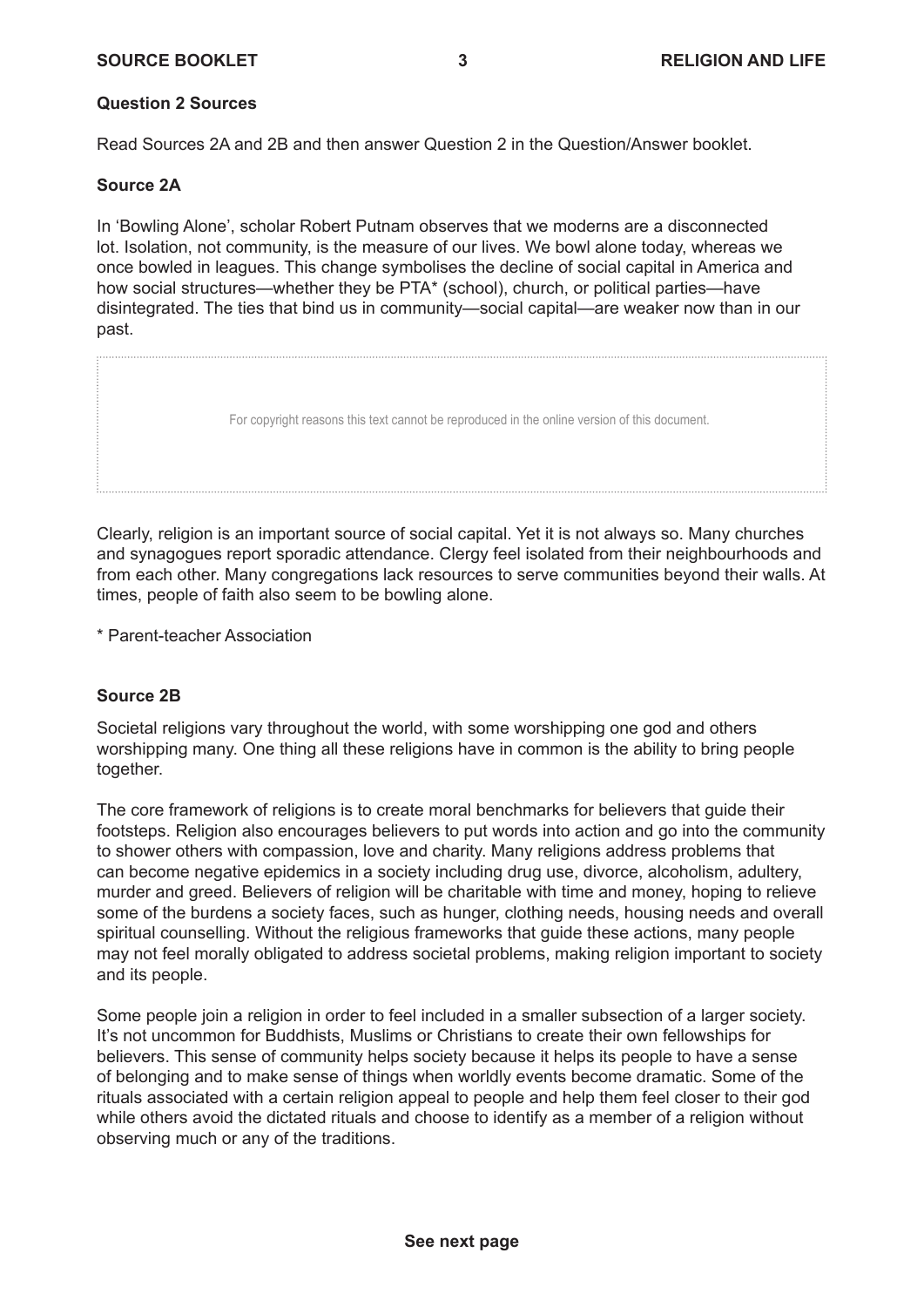# **Question 3 Sources**

Read Sources 3A and 3B and then answer Question 3 in the Question/Answer booklet.

#### **Source 3A**

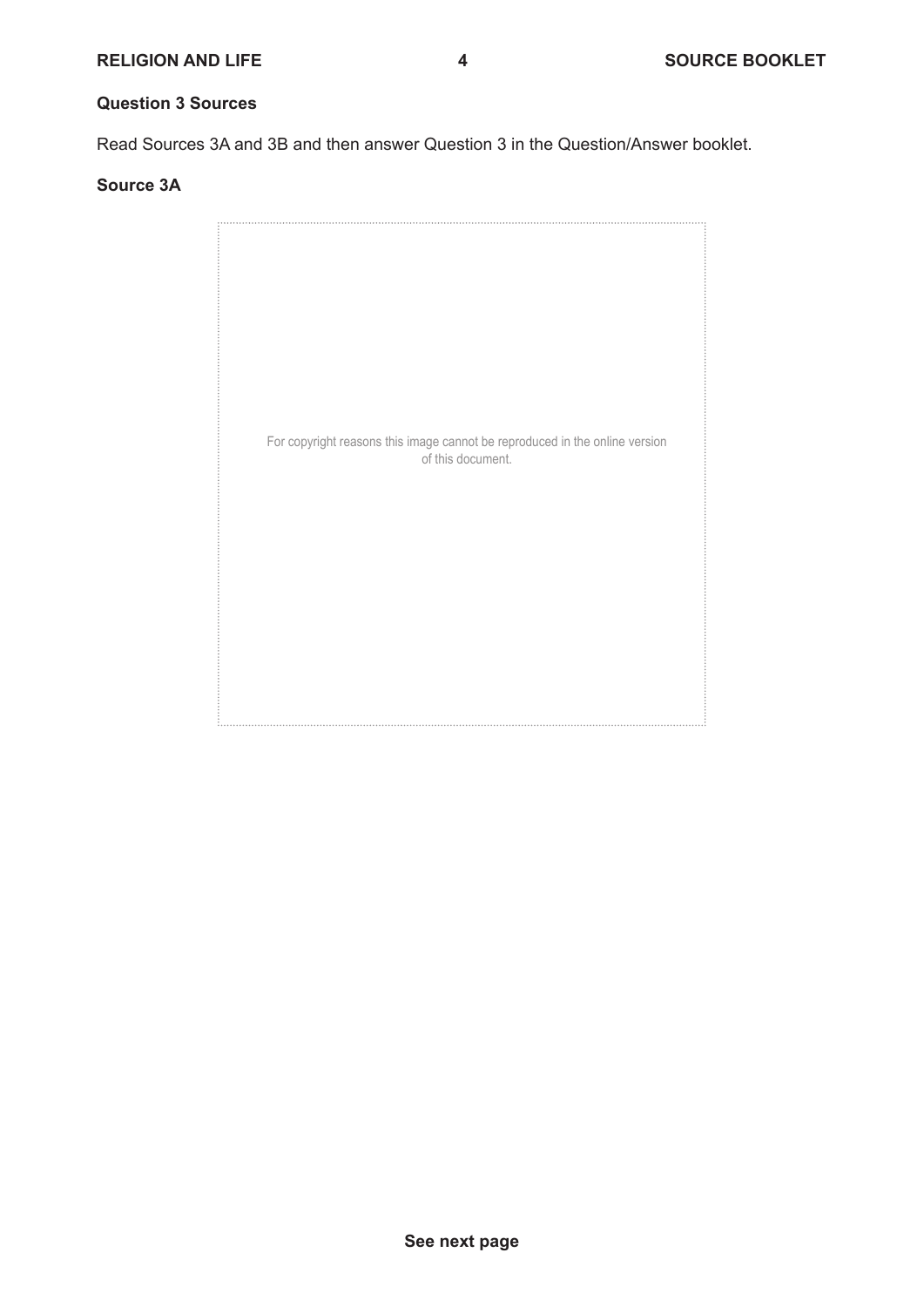## **Source 3B**

In two episodes of the Star Trek series (stories based on the journeys of a starship whose purpose in the 24th century is to seek out new life), the following dialogues occur.

# **Episode 1 dialogue**

For copyright reasons this image cannot be reproduced in the online version of this document, but may be viewed at https://www.youtube.com/watch?v= H5uPyU2oKE

# **Episode 2 dialogue**

A similar scenario occurs when some humans from the 21st century are brought aboard the Enterprise in the 24th century. A 21st century human is 'caught' trying to use the ship's equipment.

> For copyright reasons this image cannot be reproduced in the online version of this document, but may be viewed at https://www.youtube.com/watch?v=ui6g23ygov8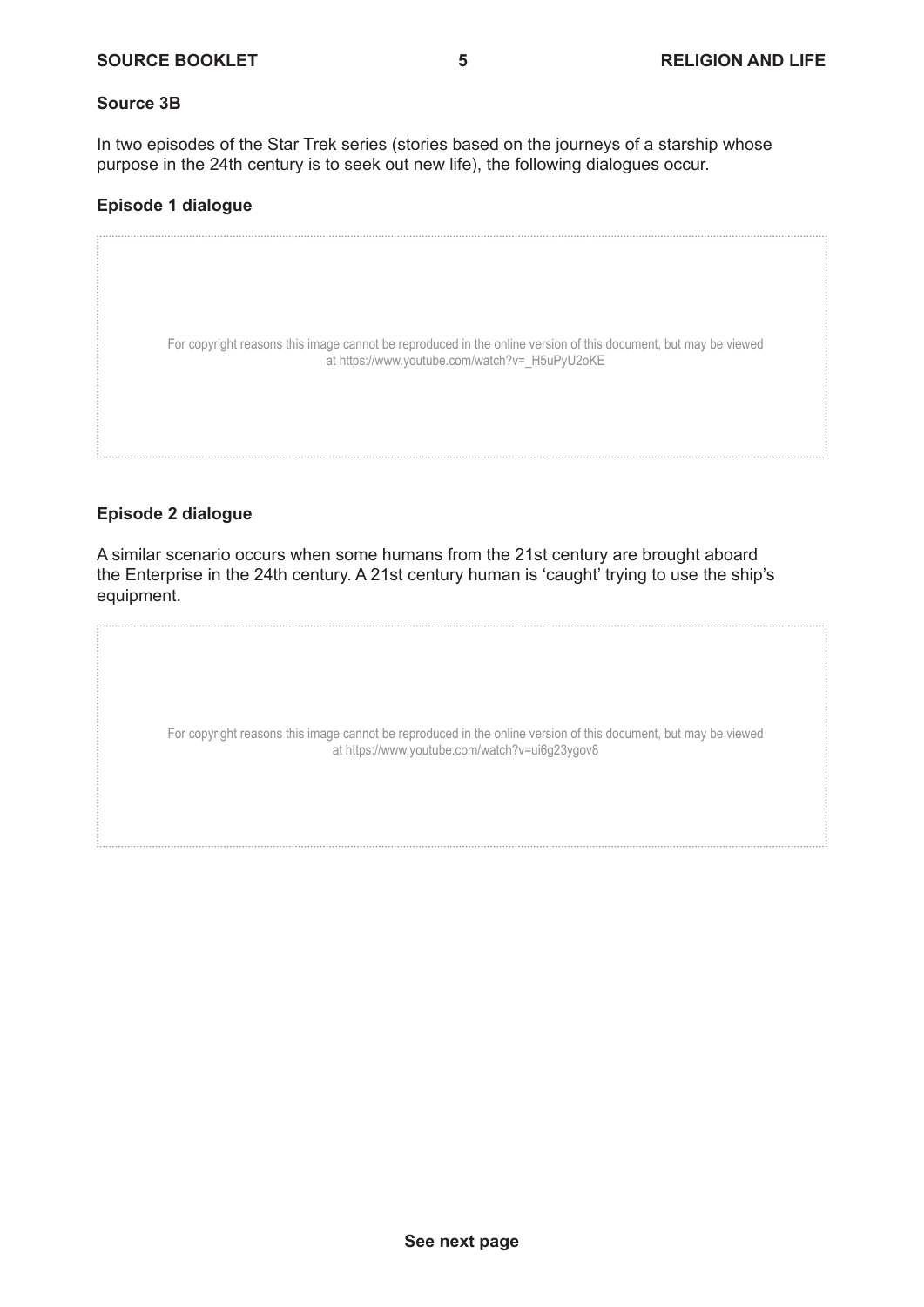#### **Source 3B**

In two episodes of the Star Trek series (stories based on the journeys of a starship whose purpose in the 24th century is to seek out new life), the following dialogues occur.

## **Episode 1 dialogue**

The starship Enterprise and her crew travel back in time and a 21st century human is brought aboard. The 21st century person struggles to understand how a society can build a starship like the Enterprise …

Person A: 'How much did this thing cost?'

Captain Picard: 'The economics of the future are somewhat different … money doesn't exist in the 24th century.'

Person A: 'No money? Does that mean you don't get paid?'

Captain Picard: 'The acquisition of wealth is no longer the driving force in our lives. We work to better ourselves and the rest of humanity.'

#### **Episode 2 dialogue**

A similar scenario occurs when some humans from the 21st century are brought aboard the Enterprise in the 24th century. A 21st century human is 'caught' trying to use the ship's equipment.

Captain Picard: 'Those com panels are for official ship business.'

Person A: 'Well if they are so important why don't they need an executive key?'

Captain Picard: 'Aboard a starship we are all capable of exercising self discipline.'

The person Captain Picard is speaking to then explains that he is eager to return to Earth to access his vast accumulated wealth that had been invested in the 21st century.

Captain Picard: 'A lot has changed over the centuries. We are no longer obsessed with the accumulation of things. We have eliminated hunger, want, the need for possessions. We've grown out of our infancy.'

In a later scene another person finds out that all his wealth no longer exists.

Person B: 'There's no trace of my money. My office is gone. What will I do? How will I live?'

Captain Picard: 'This is the 24th century. Material needs no longer exist.'

Person B: 'Then what's the challenge?'

Captain Picard: 'The challenge is to improve yourself, to enrich yourself.'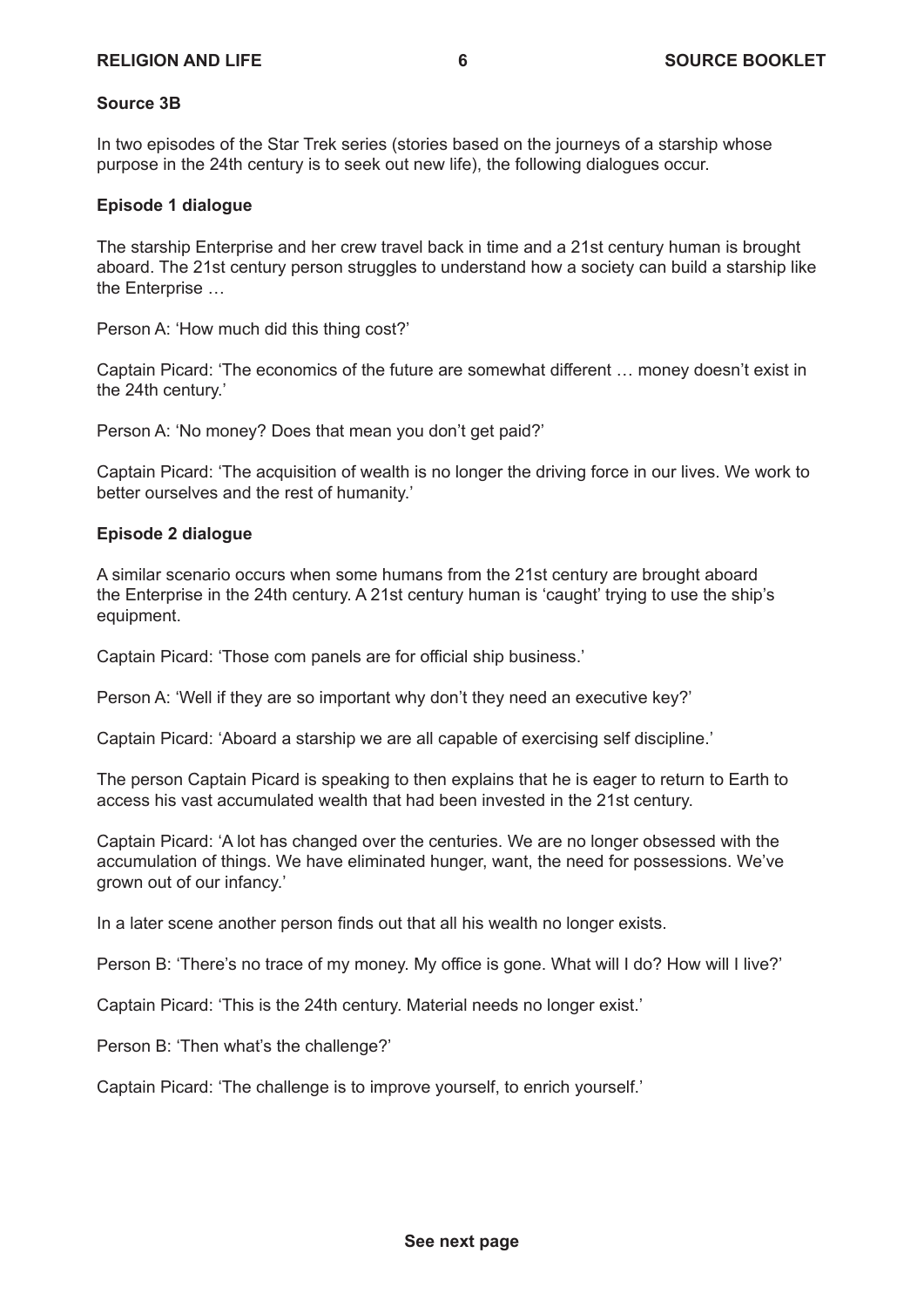# **Question 4 Sources**

Read Sources 4A and 4B and then answer Question 4 in the Question/Answer booklet.

#### **Source 4A**



Selling baby

Forced child beggar

Trafficking boat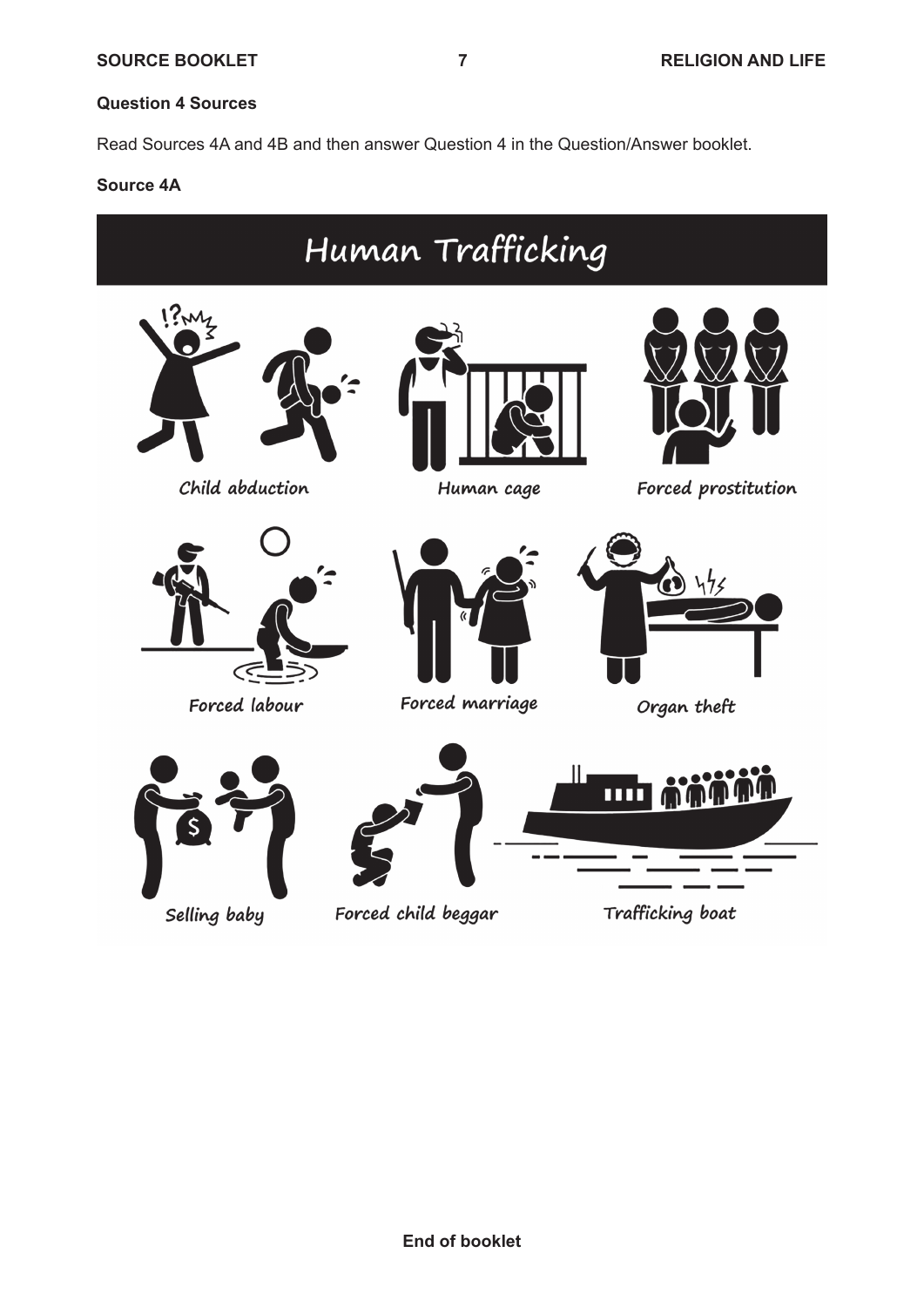# **Source 4B**

Slavery did not end with abolition in the 19th century. Slavery continues today and harms people in every country in the world.

Women forced into prostitution. People forced to work in agriculture, domestic work and factories. Children in sweatshops producing goods sold globally. Entire families forced to work for nothing to pay off generational debts. Girls forced to marry older men.

Someone is in slavery if they are:

- $\bullet$  forced to work through coercion, or mental or physical threat;
- owned or controlled by an 'employer', through mental or physical abuse or the threat of abuse;
- dehumanised, treated as a commodity or bought and sold as 'property';
- physically constrained or have restrictions placed on their freedom of movement.

Modern slavery can affect people of any age, gender or race. However, contrary to a common misconception that everyone can be a victim of slavery, some groups of people are much more vulnerable to slavery than others.

People who live in poverty and have limited opportunities for decent work are more vulnerable to accepting deceptive job offers that can turn exploitative. People who are discriminated against on the basis of race, caste, or gender are also more likely to be enslaved. Slavery is also more likely to occur where the rule of law is weaker and corruption is rife.